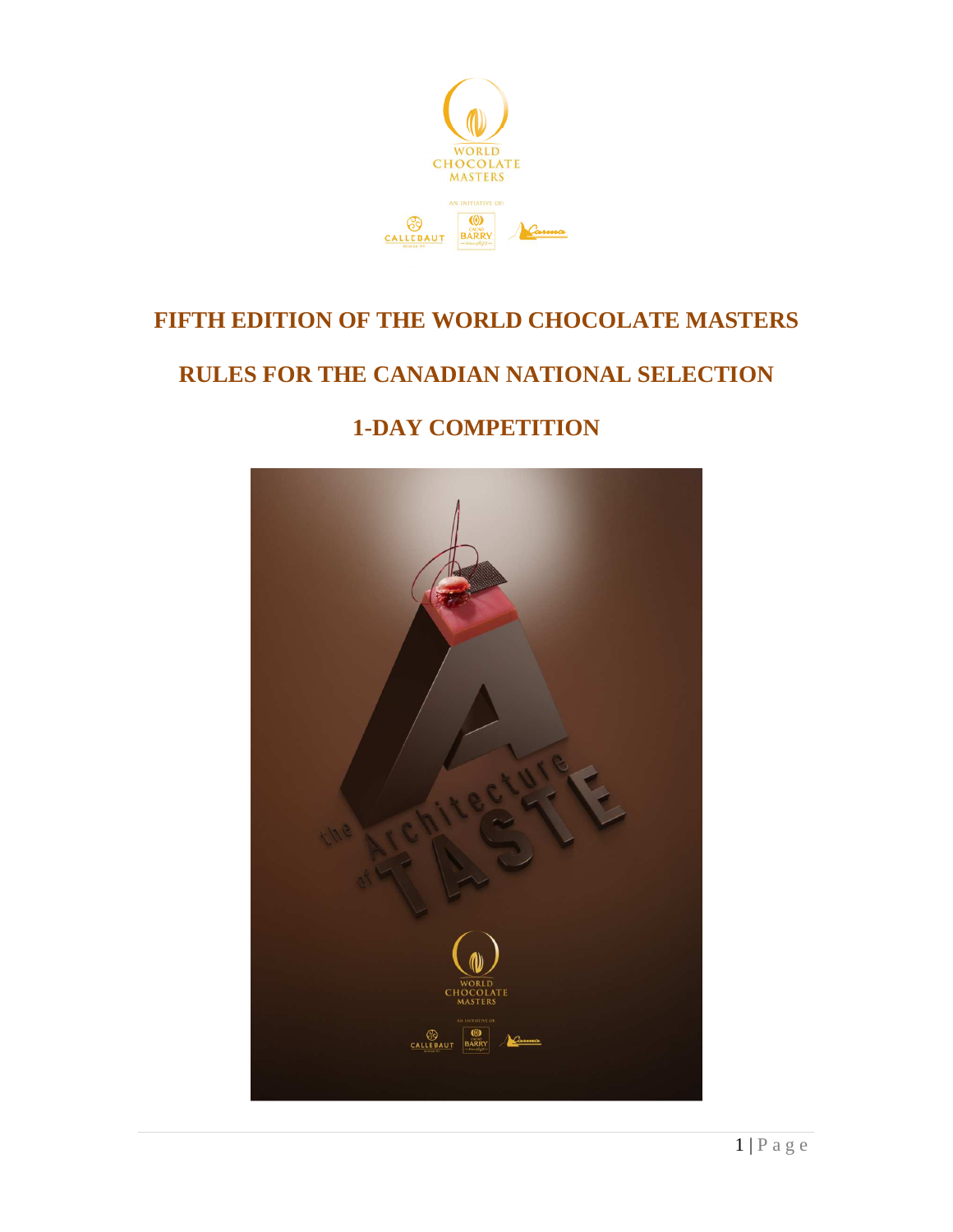

# **I. The Fifth Edition of the World Chocolate Masters competition**

#### **A prestigious worldwide competition that will challenge your creativity with chocolate!**

Whether you are a chocolatier or a pastry chef, you have brilliant ideas for working with chocolate. Now, you have a unique opportunity for your skills and talents to become internationally recognised. How? By participating in the "World Chocolate Masters", a prestigious international competition where your skills and creativity with chocolate are key.

#### **Worldwide national selections for the "Fifth Edition of the World Chocolate Masters"**

From September 2012 to May 2013, the three leading Gourmet brands for high-quality chocolate, Callebaut, Cacao Barry and Carma, will organise national selections in which chocolatiers, pastry chefs and other chocolate professionals will compete for their country's National Chocolate Masters title.

As part of the competition assignments, each contestant will make a large chocolate showpiece, a chocolate layered cake, a moulded praline/moulded bonbon and a gastronomic chocolate dessert. For the last assignment, each contestant will revisit a classic recipe that reflects his or her country's tradition.

A professional jury will judge the creations, taking account of presentation, taste and technical skills.

#### **The theme: The Architecture of Taste**

The theme for both the National Selections and the Final is "Architecture of Taste".

#### **Definition of the theme:**

**Taste is harmony and contrast.** It is sweet and sour. Taste is loving what you know, and curiosity for what you don't know yet. Taste is colour and texture. It is emotion and it is sophisticated. And at the same time, taste is a perception that differs from one person to another.



**Taste is architecture**. It is building layers and different dimensions. Taste can move people by its greatness. It can even be a landmark, timeless and monumental, when it is made with great new insights. Or taste can be simple and pure, comforting people in its intimacy.

**The architecture of taste** is the theme of this World Chocolate Masters edition. Patissiers and chocolatiers become architects. They will analyse and compose with flavours. They will conceive and assemble with textures. They will study and design new shapes. And most of all, **they will innovate.** They will create a brand new architecture of taste, in which chocolate plays a fundamental role.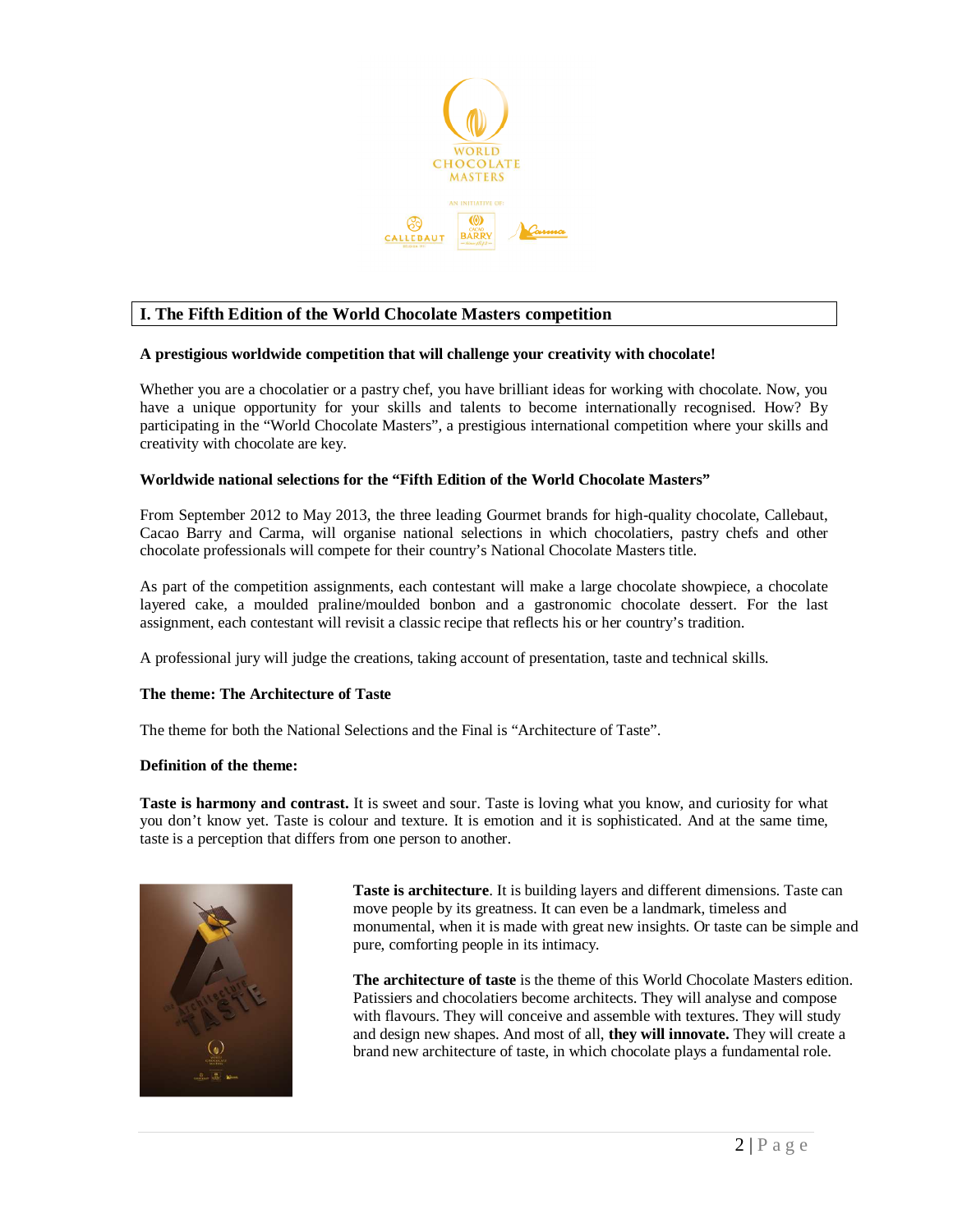

#### **Rewarding the winners**

The winner of each national selection will be awarded the title of "National Chocolate Masters 2012 - 2013", qualifying him or her to participate in the World Chocolate Masters Final, where the world's best craftsmen will compete for the title of "World Chocolate Master".

#### **What's in it for the contestants?**

All contestants will not only enjoy an unforgettable experience, but also gain recognition from the leading craftsmen in the world of chocolate! In addition, contestants can expect to get international media coverage from both consumer media and the trade press. A prize package determined by the organisers in each country will be awarded to the winners.

# **II. The National Selections: general conditions**

#### **1. How to register for the national selections of the World Chocolate Masters**

#### **1.1 Send in the official application form**

REGISTRATION DEADLINE: AUGUST 24, 2012. Please complete the registration form which can be downloaded from the World Chocolate Masters website www.worldchocolatemasters.com or send it directly to Denise Duhamel, Chocolate Academy Canada - denise\_duhamel@barry-callebaut.com. Please fill in all requested information, including your personal details and your professional experience to date.

Along with your application, please send **two** of your own created recipes (these do not necessarily need to be the recipes with which you will compete) with pictures:

- A recipe for a chocolate layered cake
- A recipe for a praline/chocolate bonbon

Please also send a picture of a chocolate showpiece that you have created.

These will help us to assess your professional knowledge, skill and experience with chocolate.

#### **1.2 The Organising Committee has the final decision on your application**

Your application will be evaluated for your participation in the 2012-2013 National Selections of the "World Chocolate Masters". Please note that entrant recipes are only used to evaluate your skills as part of your application, and will not be assessed during the National Selections.

#### **1.3 Confirmation**

National representatives of Barry Callebaut will notify applicants whether or not they have been accepted by SEPTEMBER 7.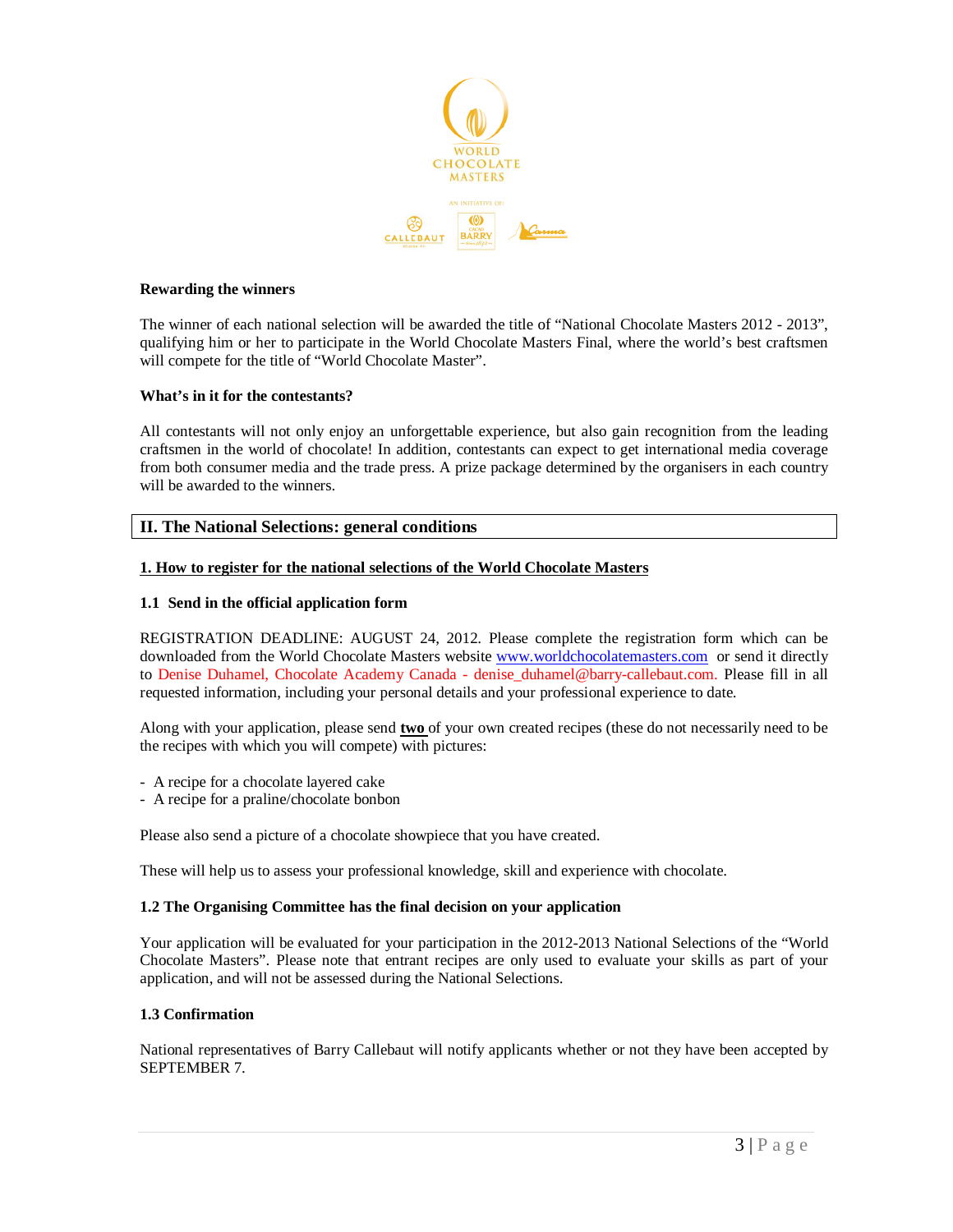

#### **1.4 Rules**

By entering the competition, each contestant declares his or her full acceptance of the regulations for participation in the National Selections for the "Fifth Edition of the World Chocolate Masters" as defined below.

# **1.5 Cancellation of participation**

A contestant can withdraw his or her application for participation in the National Selection for the World Chocolate Masters by giving notice in writing three months prior to the competition date. In case of withdrawal after this date, the Organising Committee may charge the withdrawing applicant for any costs that may have been incurred in connection with his or her application, up to \$2000.

# **2. Conditions for participation in the World Chocolate Masters National Selections**

The Organising Committee of the World Chocolate Masters will decide which countries can organise National Selections. Application for participation in the National Selections is open to anyone who meets the criteria set out below. The Organising Committee in each country will decide who can participate in the contest, based on applicants' professional experience and the recipes that they have sent in. If the number of applicants per country is insufficient, the Organising Committee of the country in question has the right to cancel the competition.

#### **2.1. Occupation**

This competition is open to anyone who is working in the following sectors: pastry-making and confectionery, restaurants and catering, and professional culinary training, with the exception of members of the Barry Callebaut Ambassador Club and Barry Callebaut employees.

# **2.2 Nationality**

Applicants must have the nationality of the country where they apply or have resided and worked there officially for a minimum of five years, to be justified.

#### **2.3 Age**

Contestants must have been born before 1st January 1992.

In case of misinformation, including an application with incorrect or incomplete information, the Organising Committee has the right to exclude the contestant from the National Selections and/or the World Chocolate Masters competition.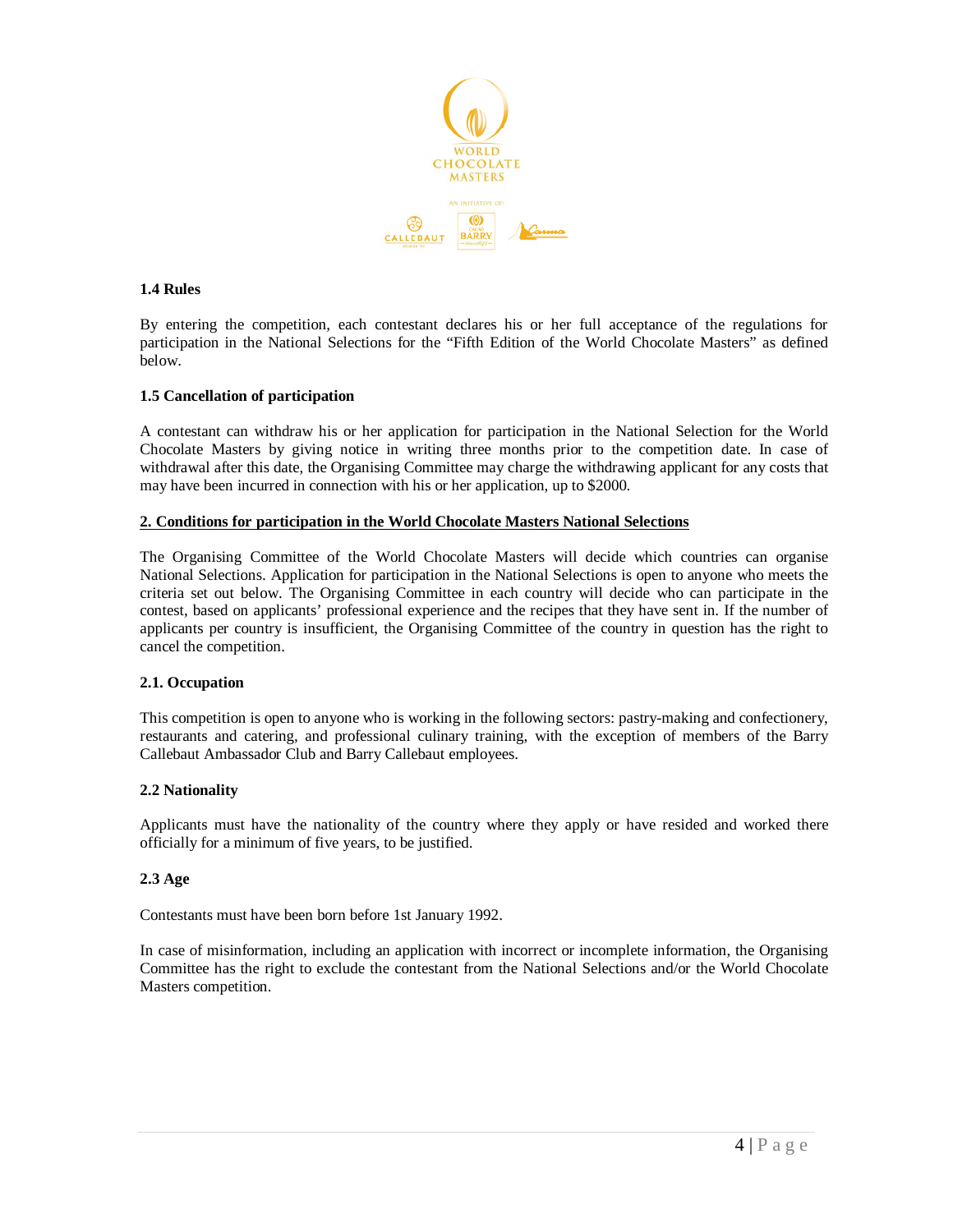

# **III. Competition rules for the Fifth National Selections for the World Chocolate Masters**

# **1. The recipes**

Each contestant will send to the Organising Committee 10 days prior to the national competition the names and recipes of all the creations that he or she will present, by e-mail and in digital format on a USB memory stick. Please use the recipe format which you can download from the World Chocolate Masters Website. Only this **recipe format** will be accepted for your entries.

**Denise Duhamel arry Callebaut Canada – World Chocolate Masters 2950 Nelson Street St. Hyacinthe, Quebec J2S 1Y7** 

**Denise-duhamel@barry-callebaut.com 1-450-261-2131 1-800-774-9131 x 2434** 

#### **2. The competition theme: The Architecture of Taste**

Each contestant's showpiece needs to correspond to the World Chocolate Masters theme: "Architecture of Taste". Each contestant can imagine and interpret the theme in his or her own way. The theme should also be reflected in the other assigned tasks. The jury will assess the creative interpretation and representation of the theme. Points will be awarded on how well the theme is represented in the showpiece and the other tasks.

#### **3. The making of the creations**

Innovative and creative recipes are highly appreciated by the jury. Each contestant will prepare his or her creations on site at the competition venue in front of the jury.

Each contestant will work alone during the competition. This is an individual competition and contestants will only be allowed to have help for the loading and unloading of their material and with transportation of their showpieces, once created, inside the competition venue. Please note that contestants are not allowed to have assistants to help in washing utensils during the competition.

Unless specified otherwise, each contestant must come to the competition venue with all ingredients (other than chocolate) individually scaled and clearly marked. All pieces of equipment he or she brings should also be labeled with his or her name.

Any materials or equipment to be provided by our sponsors will be communicated to contestants in advance by the local representative of Barry Callebaut.

Chocolate cannot be brought by the contestants but must be ordered through the Organising Committee by November 23, 2012. Contestants must use the standard form to order their chocolate, a maximum of 5 kg per reference.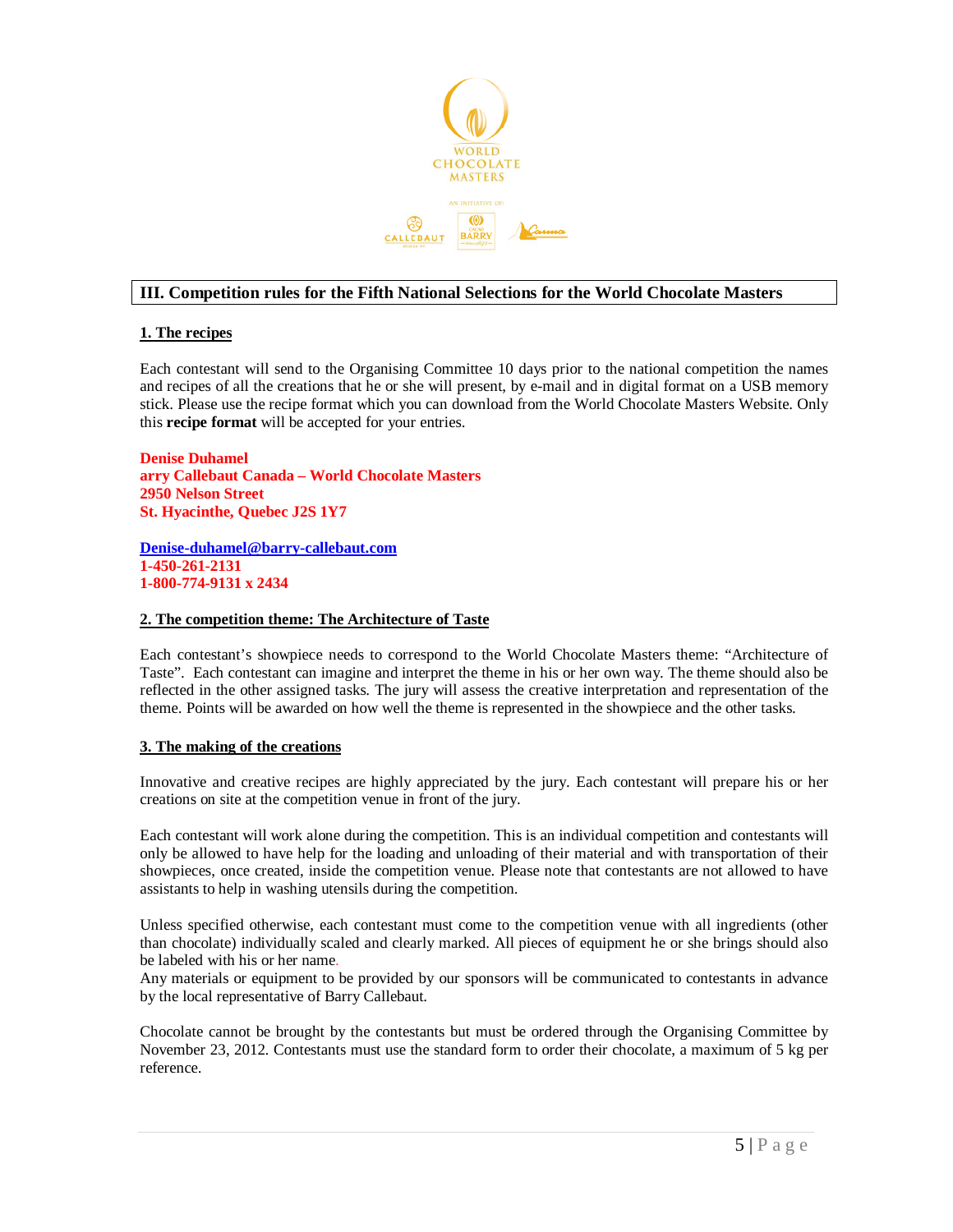

Standard chocolate references of dark, milk, and white, will be provided in the tempering machines at the competition: once the number of candidates for your country is defined, the Organising Committee will contact you in order to define which references you would like to have in the machines.

The Organising Committee will supply the white jacket and chef's hat. Both must be worn at all times during the competition and at the prize award ceremony.

Contestants will be judged on their craftsmanship and technical abilities, as well as on their creativity with chocolate.

The contestants will have 9 hours to complete all the assignments.

#### **3.1 Chocolate showpiece**

Each contestant will assemble on site a chocolate showpiece that fits with the competition theme of "The Architecture of Taste".

| Dimensions of base:  | A black base measuring 60 cm x 60 cm and 10 cm in height will be provided by the<br>Organising Committee.<br>No part of the showpiece can extend over the 60cm x 60cm base.                                                                                                                                                                                                                                                                                                                                                                                                                                                                                                                 |
|----------------------|---------------------------------------------------------------------------------------------------------------------------------------------------------------------------------------------------------------------------------------------------------------------------------------------------------------------------------------------------------------------------------------------------------------------------------------------------------------------------------------------------------------------------------------------------------------------------------------------------------------------------------------------------------------------------------------------|
| Height of showpiece: | Minimum 1m high – maximum 2 m high, excluding the black base.                                                                                                                                                                                                                                                                                                                                                                                                                                                                                                                                                                                                                               |
| Specifications:      | The candidates will assemble the pre-prepared parts of their showpiece on site<br>during the competition. Pre-prepared parts can be brought to the venue for<br>assembly during the competition. The structural elements composed of 1 part (ex.<br>A sculpted element) can be brought. The structural elements composed of different<br>parts (ex. A flower with many petals) cannot be brought already assembled but<br>must be assembled on site (each petal would therefore be brought separately to be<br>assembled during the competition. The Organising Committee will provide pre-<br>crystallised standard dark, milk and white chocolate in the automatic tempering<br>machines. |
|                      | Important : if some parts of the showpiece are made using a mould, the mould must<br>be brought to the competition.                                                                                                                                                                                                                                                                                                                                                                                                                                                                                                                                                                         |
|                      | The showpiece will consist of 100% finished chocolate products and other cocoa-<br>derived products (cocoa butter, cocoa powder, nibs, cocoa shells, cocoa mass).<br>Sugar as a pure ingredient is not allowed. Only colourings made of cocoa butter can<br>be used as well as bronze, silver and gold powder.                                                                                                                                                                                                                                                                                                                                                                              |
|                      | The jury has the right to perforate the showpieces to check them. Showpieces<br>containing prohibited elements will automatically be disqualified.                                                                                                                                                                                                                                                                                                                                                                                                                                                                                                                                          |
| Judging:             | The showpiece will be judged on its base in each contestant's work area.                                                                                                                                                                                                                                                                                                                                                                                                                                                                                                                                                                                                                    |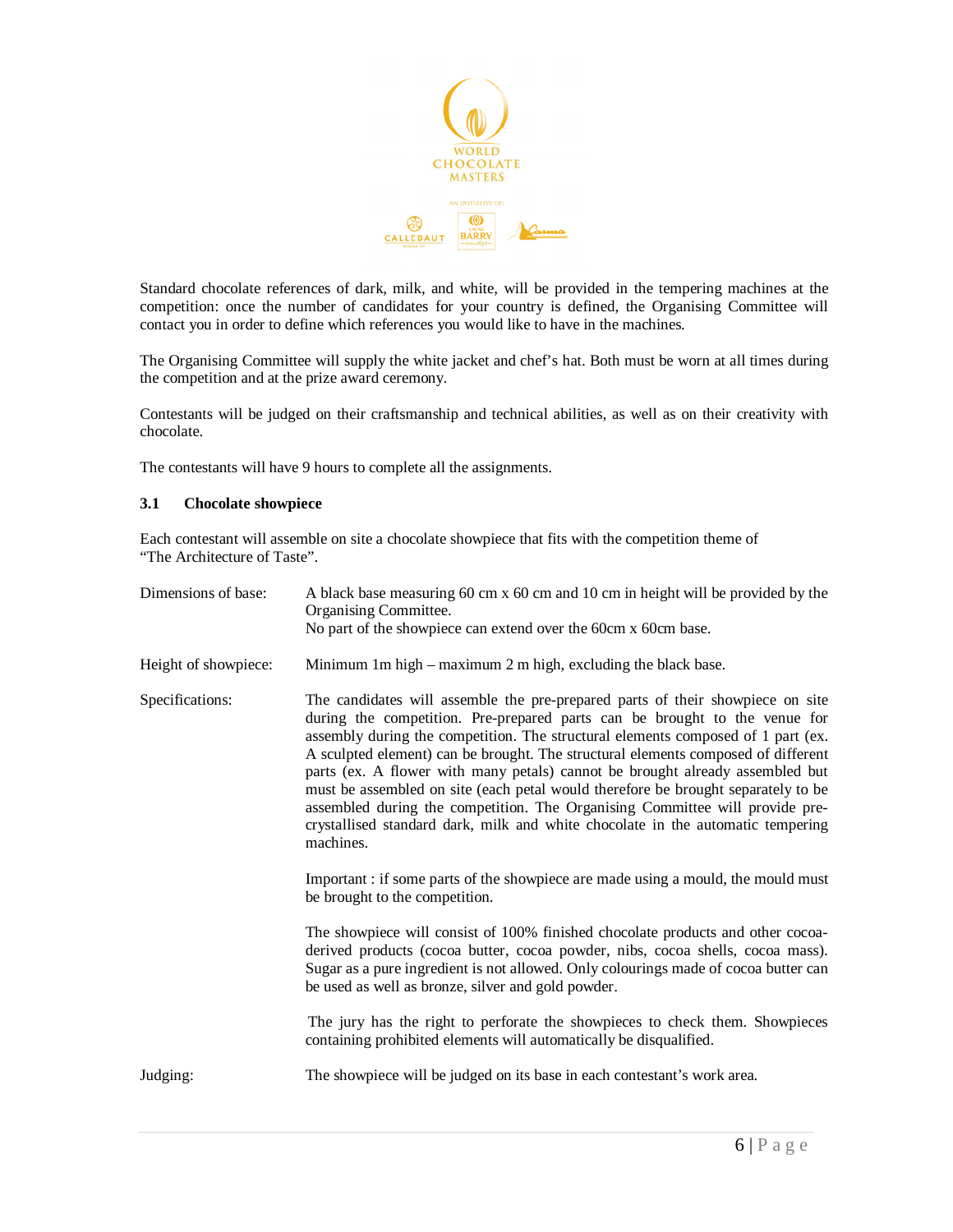

Presentation: The showpiece will be moved after the judging for display. Assistance will be allowed in moving the showpiece. Contestants are not allowed to add any supplementary base or background.

#### **3.2 Moulded praline/ moulded bonbon**

Each contestant will make moulded pralines/bonbons as follows:

| Quantity:       | Minimum 48 pieces and maximum 60 pieces (leftover pieces should be<br>stored appropriately. 2 pralines will be dedicated to photography)   |
|-----------------|--------------------------------------------------------------------------------------------------------------------------------------------|
| Specifications: | These pralines/bonbons must be entirely prepared on site during the competition.                                                           |
| Important note: | For this assignment, contestants must temper the chocolate themselves. Contestants<br>are not allowed to use automatic tempering machines. |
|                 | Each praline/bonbon needs to weigh between 8g and 13g, this includes<br>decorations.                                                       |
|                 | Apart from the chocolate which will be provided by the organization, all                                                                   |

# **3.3 Chocolate layered cake**

Each contestant will make a layered chocolate cake, taking into account the competition's architectural theme in its structure and making.

contestants must bring all ingredients, moulds and other necessary material.

| Quantity:       | Two identical cakes, each to serve eight people                                                                                                                                                                                                                                                                                                |
|-----------------|------------------------------------------------------------------------------------------------------------------------------------------------------------------------------------------------------------------------------------------------------------------------------------------------------------------------------------------------|
| Composition:    | The cake must have an explicit chocolate taste.                                                                                                                                                                                                                                                                                                |
| Specifications: | Inserts for the cake (crémeux, coulis, sponge biscuit, glazing) can be brought<br>already prepared, but the montage, finishing and decorating must be done during<br>the contest.<br>The shape and dimensions can be chosen freely.<br>Weight per cake: must be between <b>900g and 1,100g</b> (including gold cardboard $\&$<br>decorations). |
| Presentation:   | The contestant will present the cake to the jury, and then slice the cakes into the<br>required number of portions presented onto plates provided by the Organising<br>Committee.<br>- 1 cake will be tasted by the jury                                                                                                                       |
|                 | - 1 cake will be presented for photography                                                                                                                                                                                                                                                                                                     |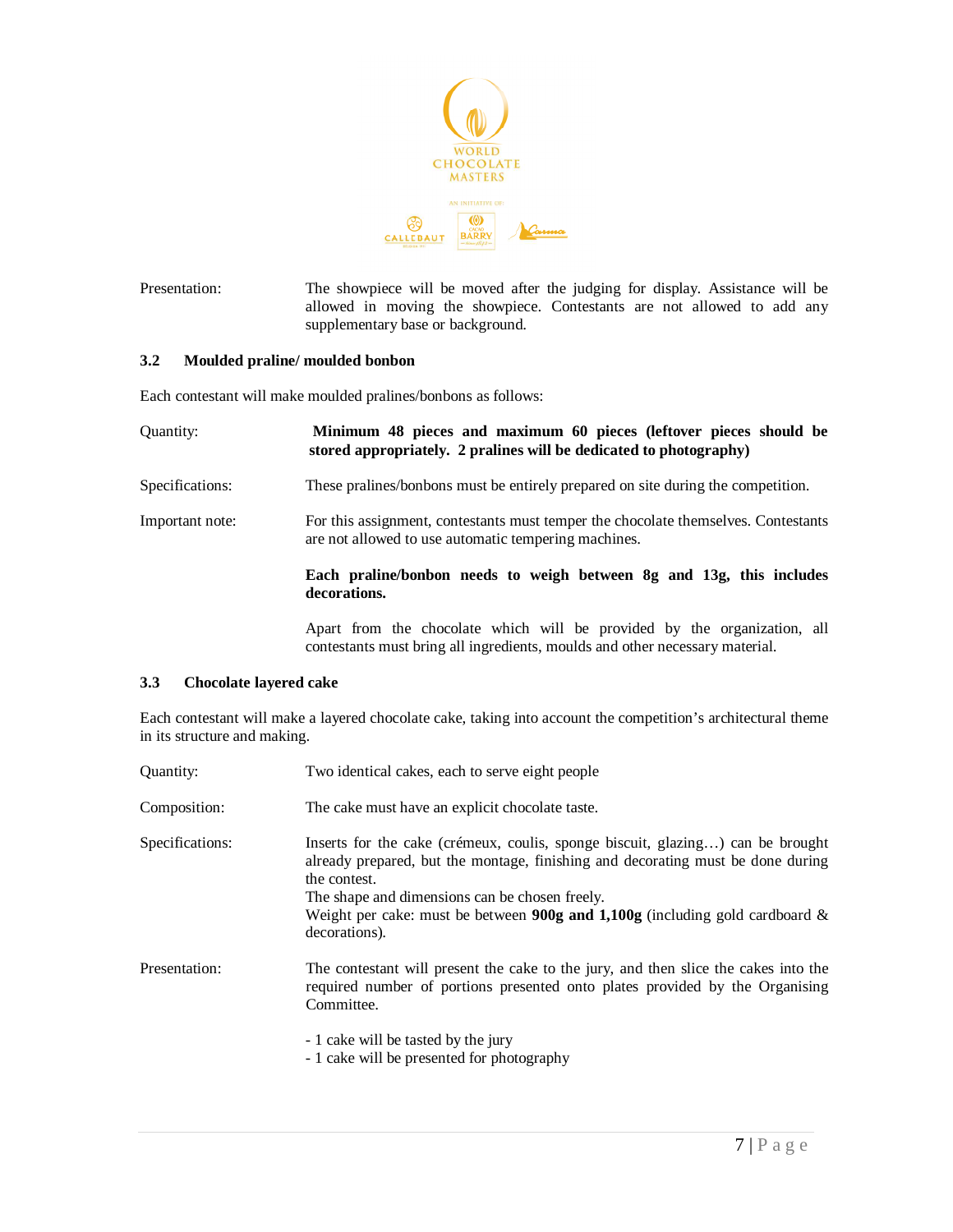

#### **3.4 Gastronomic Chocolate Dessert**

Each contestant will prepare a gastronomic dessert in which chocolate is dominant.

- Quantity: Six dessert plates (including one for photography) Specifications: This chocolate dessert must be a truly "gastronomic dessert", comprising minimum four different textures or elements (e.g. cream, mousse, a crispy layer, sauce etc). The dessert must contain enough chocolate or cocoa to have a distinctive chocolate taste. The dessert must be made entirely during the competition. It is not allowed to bring any biscuits or other finished products.
- Presentation: Contestants will bring plates, glasses or other presentation items for the desserts and are completely free to choose the presentation of his/her gastronomic dessert. Both presentation and taste of the desserts will be judged.

#### **3.5 Classic Revisited Dessert – Tarte au Sucre (Canada)**

Quantity: Either one creation to serve eight people or eight individual creations (2 portions will be dedicated to photography)

> Each contestant will prepare a "Revisited classic recipe" based upon the Canadian classic "Tarte au Sucre" using their own creative style and imagination. Recipes must also contain chocolate and/or nut paste.

> Basic elements of the recipe (for example the puff pastry in the case of the Religieuse) can be brought ready for assembling and finishing during the competition

The basics of the recipe must be kept.

 The example below shows how one could explore "The Classic Recipe Revisi ted". This is only an example to help you understand how one could reinterpret the French classic recipe; the "Religieuse".





 **Original classic recipe Classic Recipe Revisited**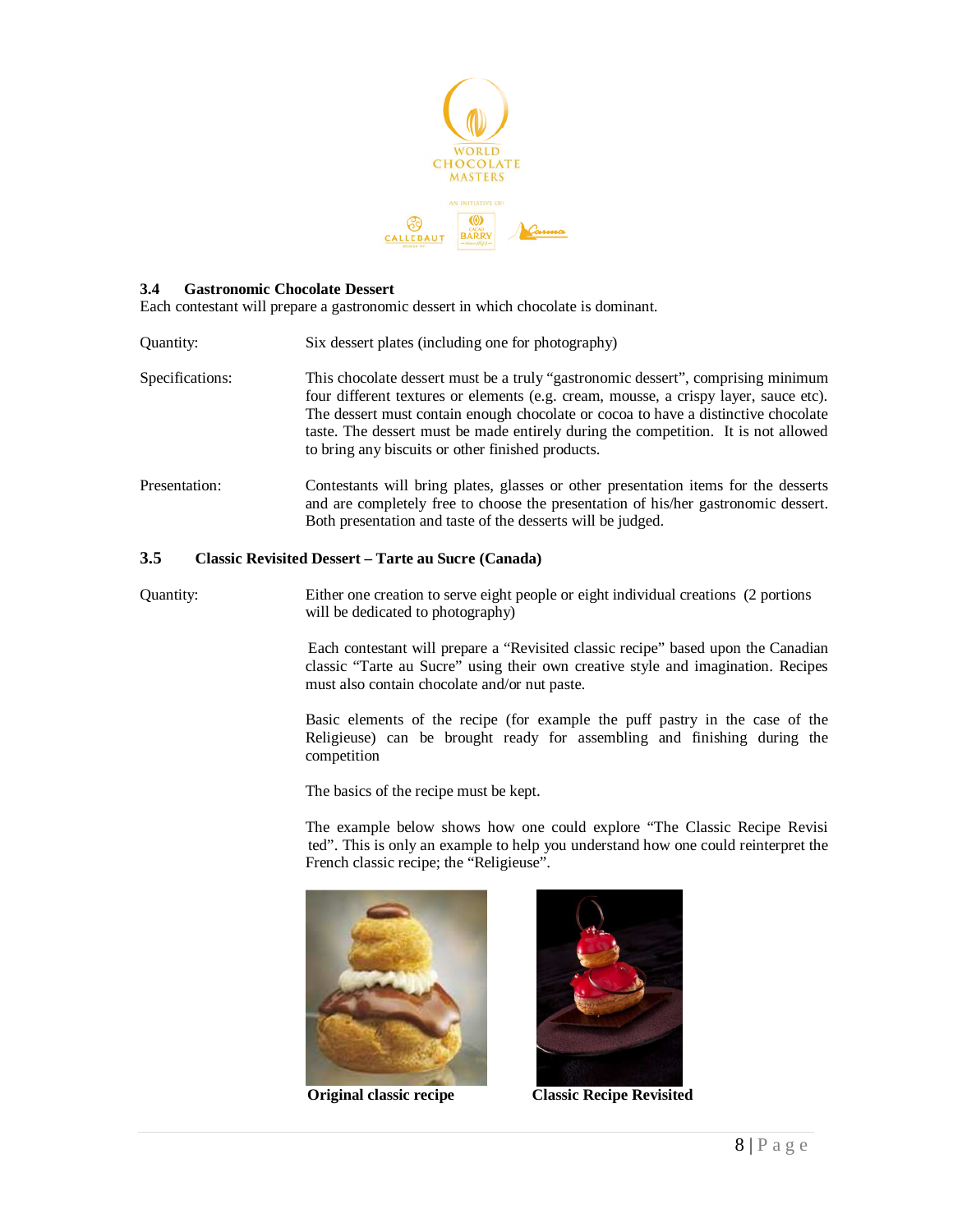

Presentation: Candidates will present their creations in front of the jury using their own material. The Organising Committee will provide plates for servings if needed.

# **IV. The National Selections: Practical information**

#### **1. Date and location for the national competitions**

The date will be January 20, 2013 (January 19 will be the prep/installation day). The location for the national competition is in Toronto, Ontario at Humber College, Centre for Culinary Arts + Science. (205 Humber College Blvd)

Maps will be available closer to the date.

# **2. Time schedule**

The National Selection is a one-day competition which will take on Sunday, January 20. On Saturday, January 19 competitors will have access to the Humber College (times to be announced) competition area and their station in order to install for the competition on Sunday. No points will be awarded on the prep day. Each contestant will receive a personal time schedule before the start of the competition, which may differ from the one below.

Candidates can manage their own schedules but must deliver each designated assignment on time.

#### **9 hours of work**

| 07:00: | Presence of all contestants and jury members          |
|--------|-------------------------------------------------------|
| 07:30: | Start of the competition                              |
| 09:30: | Tasting and judging of the moulded pralines/bonbons   |
| 12:30: | Tasting and judging of the classic revisited recipe   |
| 13:30: | Tasting and judging of the gastronomic plated dessert |
| 14:30: | Tasting and judging of the Chocolate layered cake     |
| 16:30: | Presentation and judging of the showpieces            |
|        | End of the competition for the candidates             |
| 17:30: | Results proclamation / Awards / cocktail              |

The allocation of the work spaces and the exact timing for the different tastings will be decided by lottery.

At the end of the competition day, the workspace must be completely clean, all personal material must be removed. If this requirement is not observed, the jury may deduct points from the final score!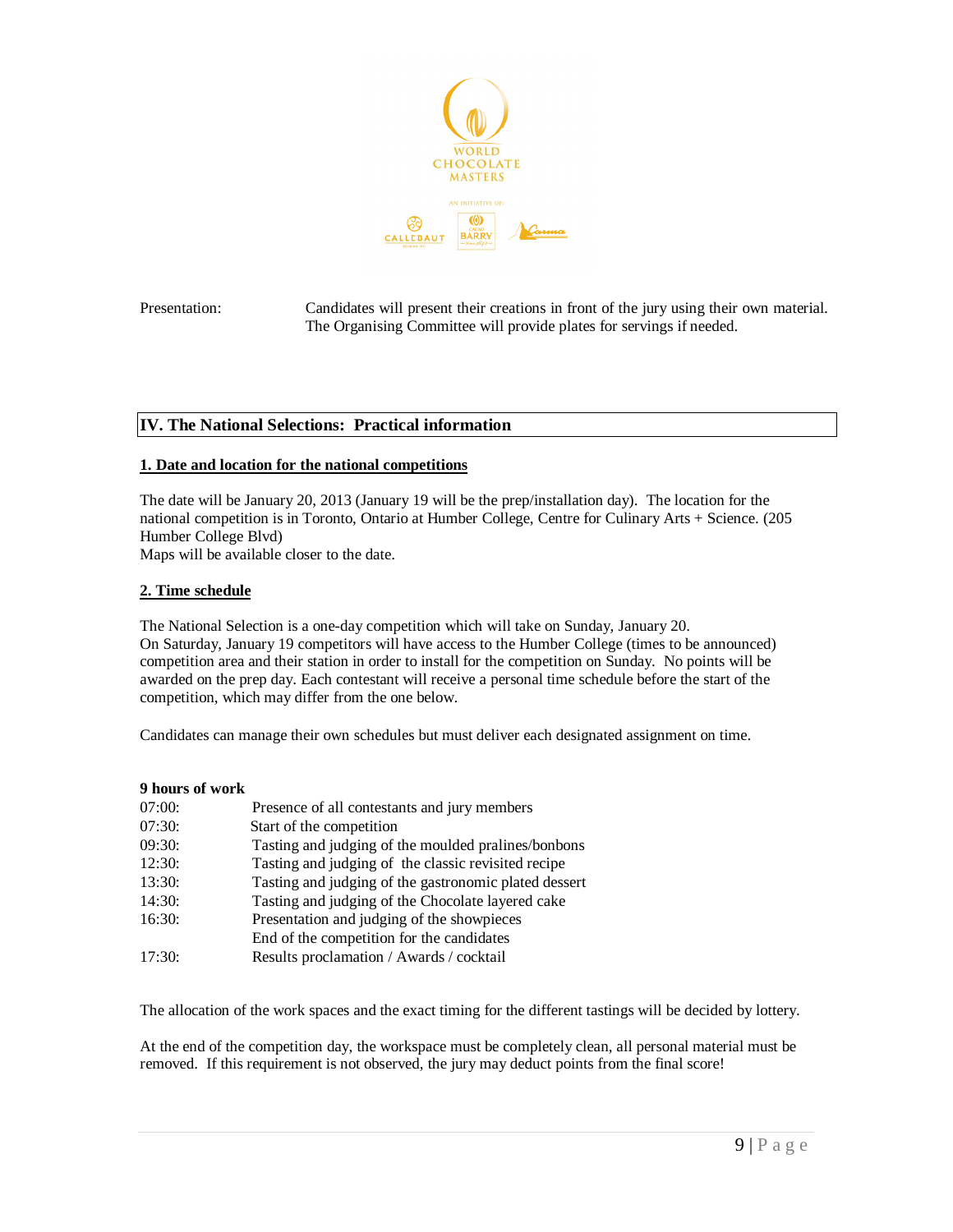

#### **3. Ingredients and equipment**

The contestants bring all work material and ingredients, except for the chocolate. The ingredients must be brought pre-weighed in individual containers, but must be clearly labelled. All ingredients must be scaled and labelled separately.

# **4. Evaluation by the jury**

The jury will be composed of experts in the processing of chocolate who are active in the pastry, chocolate, restaurant or catering industries or provide professional training.

The jury will assess each contestant for:

- The chocolate showpiece: 20% of total point
- The moulded pralines: 16% of total points
- The chocolate layered pastry: 16% of total points
- The gastronomic chocolate dessert: 16% of total points
- The classic revisited recipe : 16% of total points

- Working methods (professionalism, cleanliness of working area, and appropriate use of chocolate): 16% of total points

#### **What will the jury look for?**

For each of the assigned creations, the jury will look for the following:

#### **Artistic showpiece:**

- Compliancy with the theme and rules
- Balance and harmony: unity and proportion of the elements
- Artistic skills
- The different technical methods used
- Finishing touches
- Creativity and originality/ "wow" effect (how impressive is it?)

#### **The moulded pralines/ bonbons:**

- Compliancy with the theme and rules
- Visual aspect: quality of crystallisation and moulding skills
- Overall taste
- Overall texture
- Creativity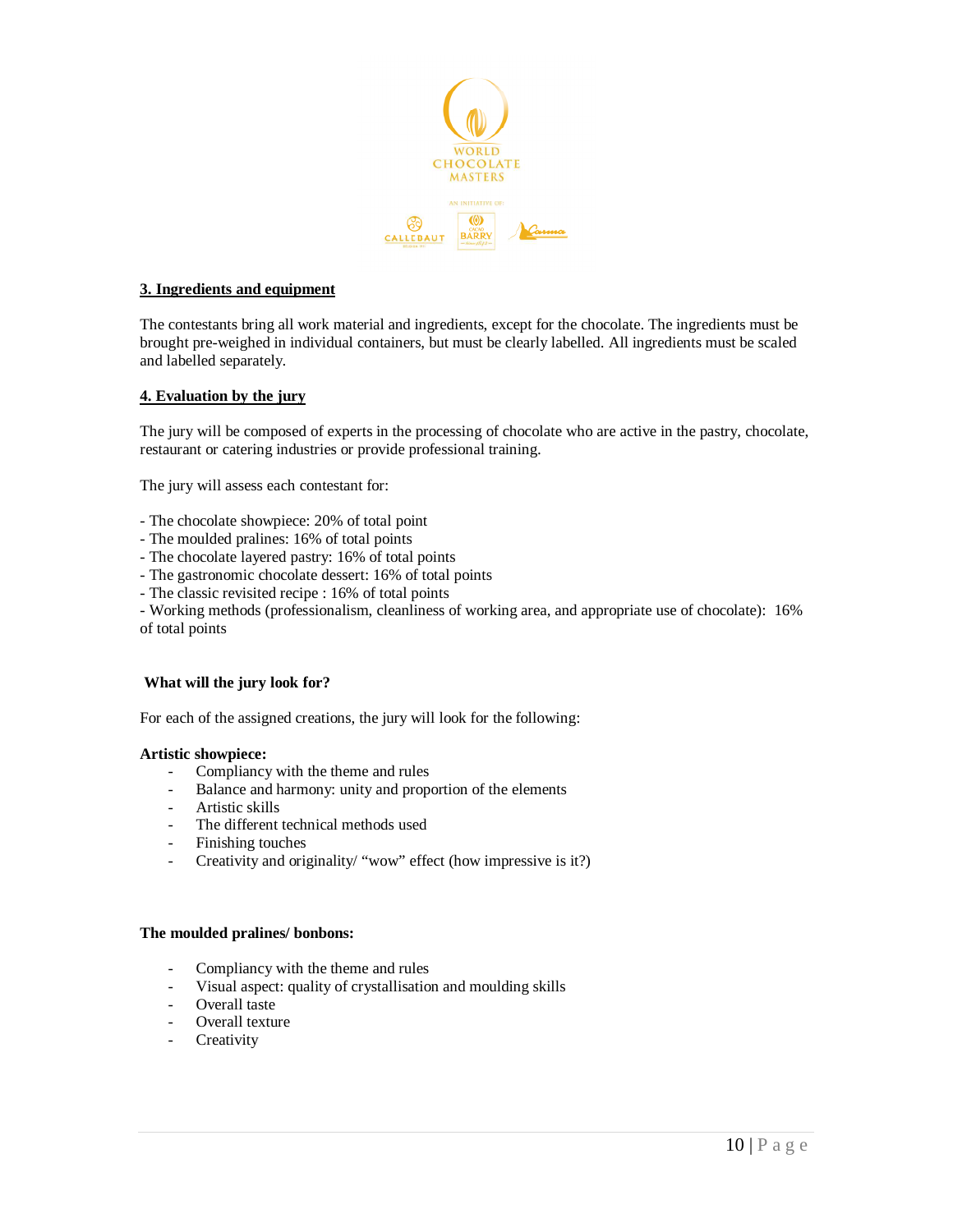

#### **The chocolate layered cake:**

- Compliancy with the theme and rules
- Visual aspect: general appearance
- The cut of the pastry: how clean is the cut and the technique
- Overall taste; distinctive chocolate taste / appropriateness of the temperature at the moment of tasting
- Overall texture
- Creativity

#### **The gastronomic dessert:**

- Compliancy with the theme and rules
- Visual aspect: General appearance
- Taste: overall taste and explicitness of the chocolate taste
- Creativity

#### **The Classic Recipe Revisited:**

- Compliancy with the theme and rules
- Visual aspect: general appearance
- Taste: overall taste / distinctive chocolate taste
- Texture: overall texture
- Creativity/"wow" effect

#### **Working methods**

- Technical skills
- General hygiene/cleanliness of workspace
- Flow of work / organisation of materials
- Professional attitude

#### **5. Who wins?**

• The contestant who obtains the highest total score in his or her country will be awarded the title of **"Canadian National Chocolate Master"**.

The winner of the National Selection will qualify for the World Chocolate Masters Final, where they will compete for the title of **"World Chocolate Master"** and an attractive prize package. Stay tuned for more details.

• Second- and third-place winners will also be announced.

#### **6. Awards**

A prize for the best creation in each category will be awarded: Best showpiece, Best moulded praline, Best chocolate layered cake, Best gastronomic chocolate dessert, Best classic recipe revisited.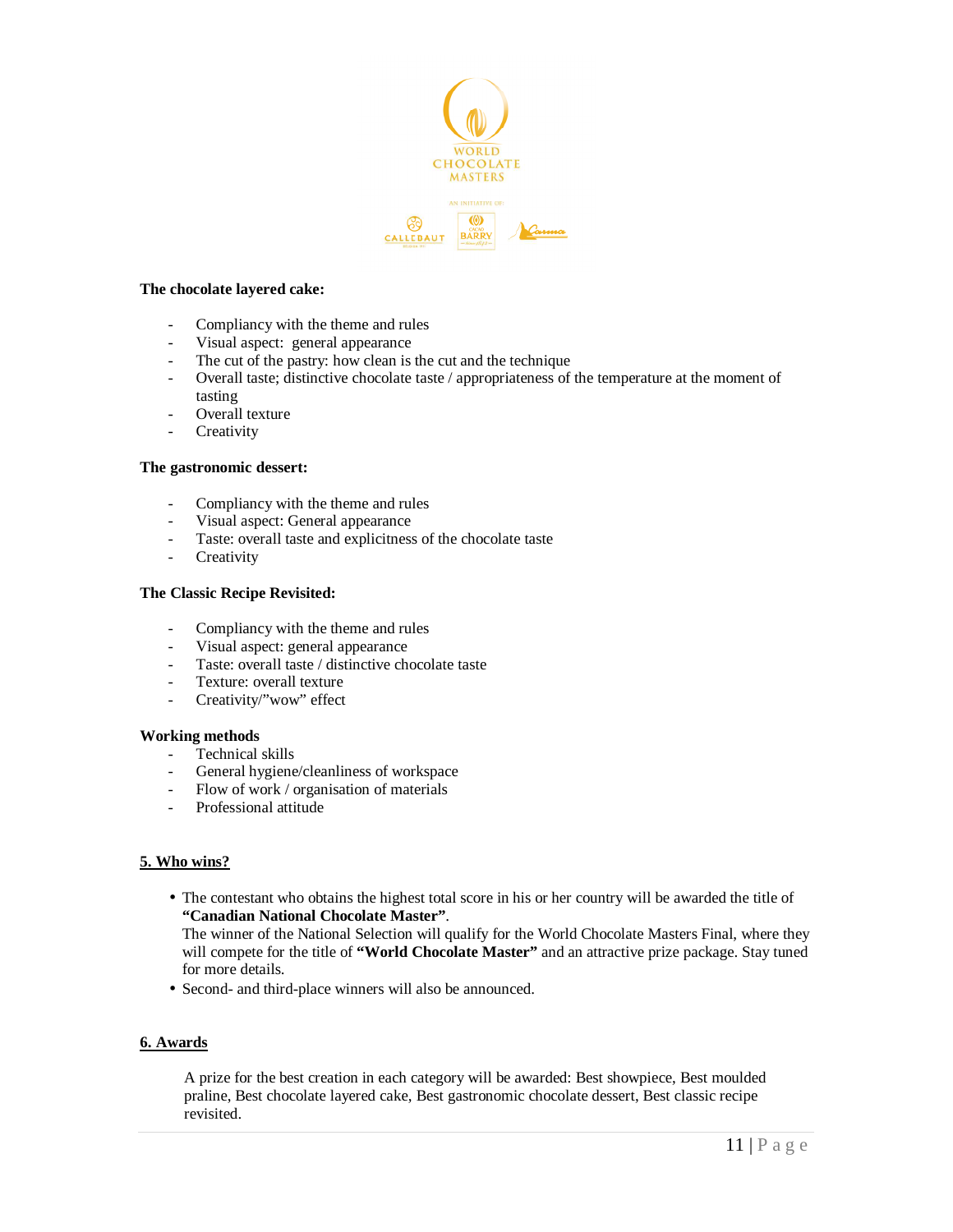

The winner of the official title of National Chocolate Master can only win one of the Best category awards (the one in which he gets the highest score).

The other Best category Awards will be given to the winner of each category, except when the winner is the same as the National Chocolate Master, in this case the prize will immediately move to the second place.

# **7. General conditions**

- Each contestant will work without assistance from third parties.
- If the competition rules are not followed for a certain creation, the jury may disqualify that creation from the contestant's final score.
- The jury's decision is final and not open to discussion or dispute.
- The Organising Committee may change or adapt the rules and modify or cancel the competition at any time as necessary and undertakes to notify all registered contestants of such changes immediately.
- Printing, spelling or any other errors cannot be used against the Organising Committees of the National Selections for the World Chocolate Masters. The English version of the rules remains the official reference of the binding rules of the National Selections for the World Chocolate Masters.
- By participating in the National Selections for the World Chocolate Masters, each contestant automatically gives the Organising Committee of the World Chocolate Masters, Callebaut, Cacao Barry and Carma the right to publish his or her name, address and picture as well as to identify him or her as a contestant in the competition.
- The Organising Committee respects the confidentiality of all applications and will not publish or share them with third parties before an applicant is officially selected as a contestant for the National Selections for the World Chocolate Masters.
- All recipes and photographic material related to the competition for the World Chocolate Masters title may be used for editorial or commercial publications by the press, the Organising Committee and the organising brands Callebaut, Cacao Barry and Carma. The Organising Committee will do their best to ensure that – in the event of any publication – the name of the author of the recipe will be mentioned in the relevant article or picture. Each participant relinquishes his/her rights to the intellectual properties of such publications. Each contestant explicitly accepts that one or more publications about his or her participation can be arranged by the Organising Committee, Callebaut, Cacao Barry and Carma. He or she will voluntarily contribute to this, free of any charges.
- Prizes are not exchangeable for money or other goods.
- By participating in the National Selections for the World Chocolate Masters, the contestant confirms his or her complete acceptance of the current competition rules.